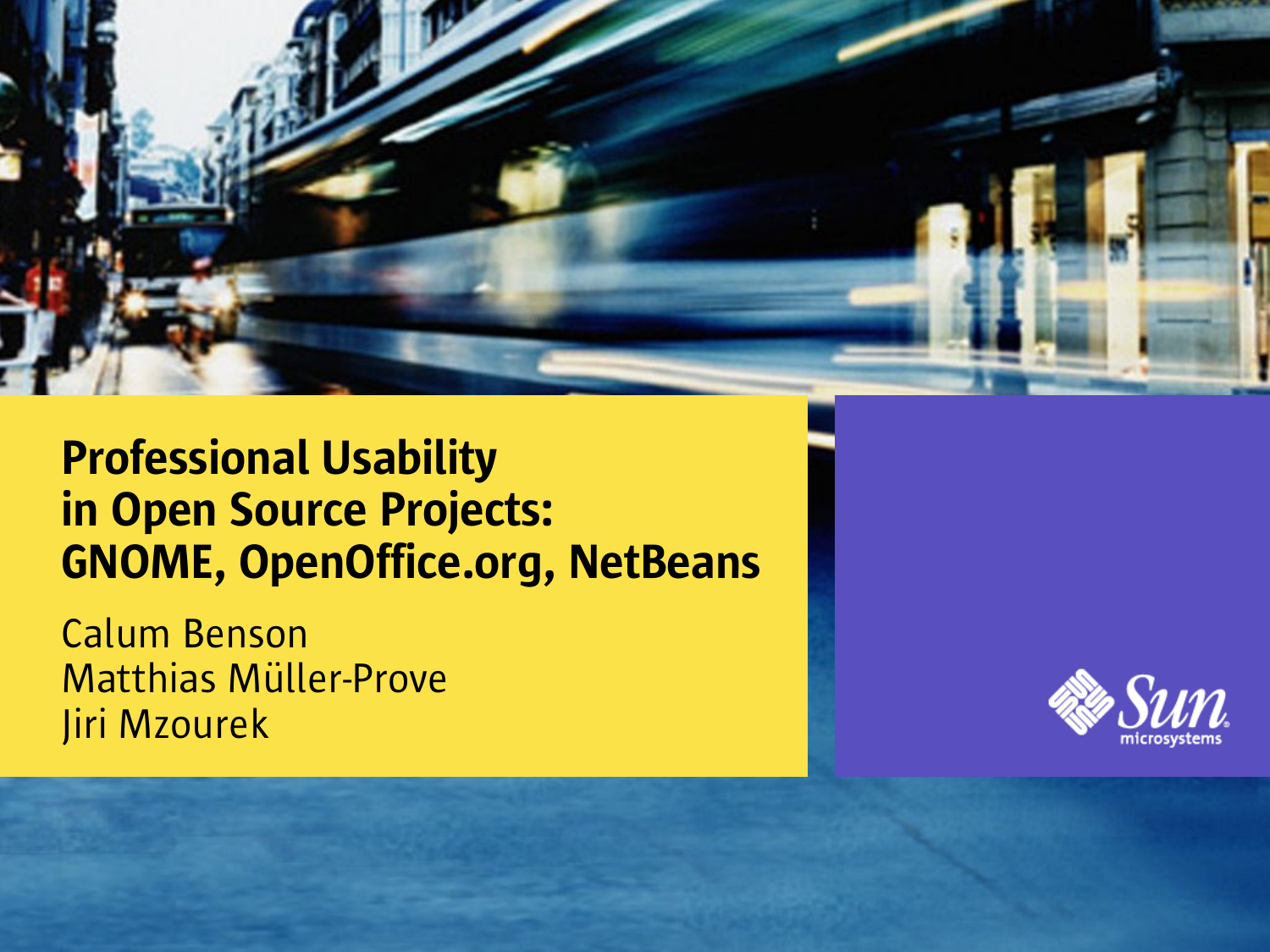

### Agenda

- Our projects
- Open Source software
- Challenges of Open Source
- Contributions to improve Usability
- Conclusion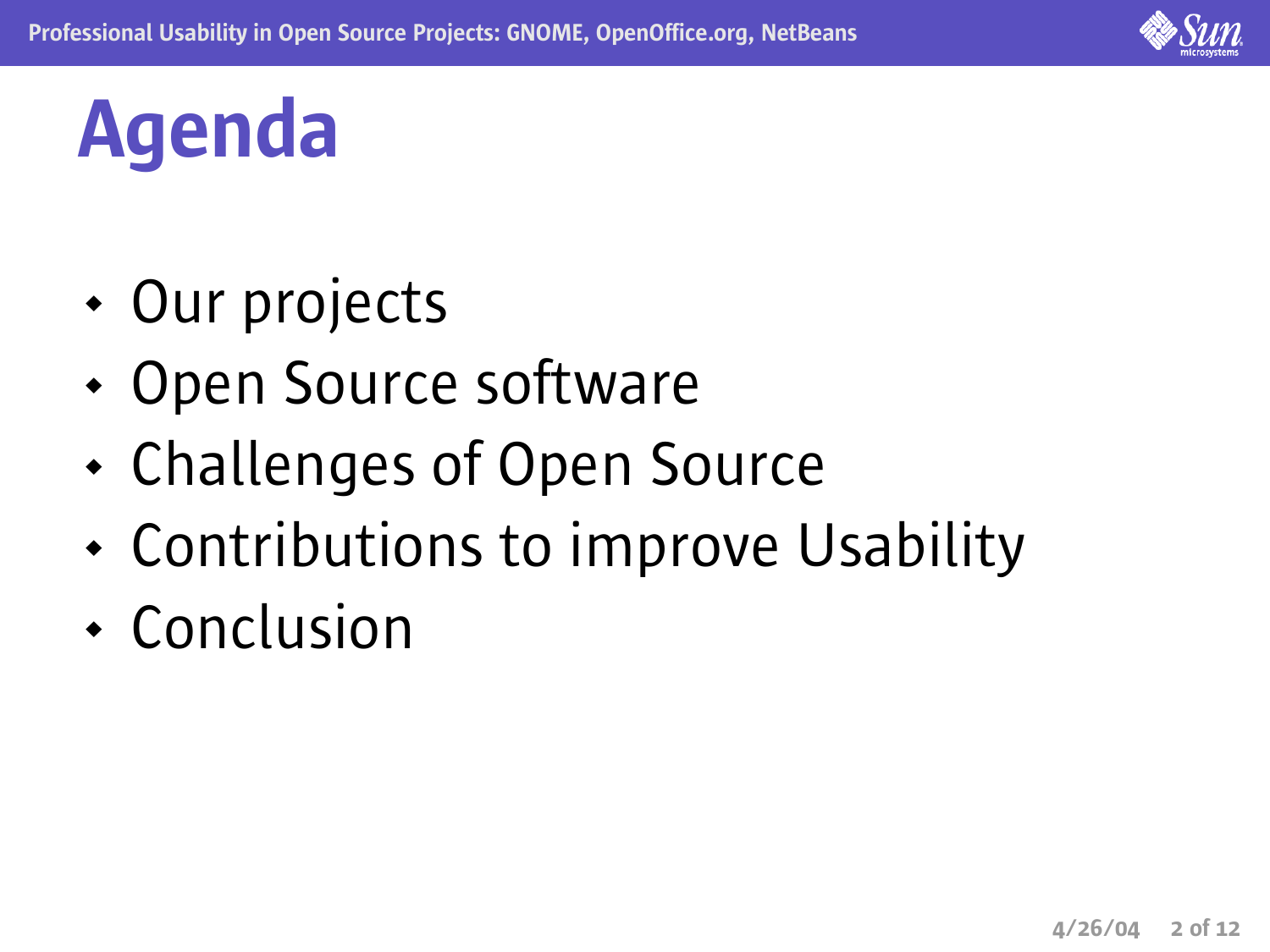|                | Este computador                                                                                                                                                                     |                                         | Compartilhamento<br>Permitir que outros usuários exibam o seu desktop<br>Permitir que outros usuários controlem o                                                                                                                                                              | Preferências do Desktop Remoto                                                     |                                                                                                                                      |                                                                        |                                                                                                                           |                                                          |  |
|----------------|-------------------------------------------------------------------------------------------------------------------------------------------------------------------------------------|-----------------------------------------|--------------------------------------------------------------------------------------------------------------------------------------------------------------------------------------------------------------------------------------------------------------------------------|------------------------------------------------------------------------------------|--------------------------------------------------------------------------------------------------------------------------------------|------------------------------------------------------------------------|---------------------------------------------------------------------------------------------------------------------------|----------------------------------------------------------|--|
|                | Documentos<br>Locais de rede<br>Lixeira                                                                                                                                             | 2 Ajuda                                 | Os usuários podem exibir o seu desktop neste<br>http://cdelab89.ireland.sun.com:5800<br>Segurança<br>Quando um usuário tenta exibir ou controlar o<br>Solicitar confirmação<br>Verificar se o usuário está utilizando crip<br>Exige que o usuário digite esta senha:<br>Senha: |                                                                                    | Fonte do aplicativo:<br>Fonte do desktop:<br>Fonte do título da janela:<br>Fonte do terminal:<br>Exibição de fontes<br>Monocromático |                                                                        | Fontes<br>Sans<br>Sans<br>Sans<br>Monospace<br>Melhores formas<br>abcfgop AO a <i>bcfgop</i>   abcfgop AO a <i>bcfgop</i> | 10<br>10<br>10<br>10                                     |  |
|                | net<br>StarOffice 7                                                                                                                                                                 |                                         |                                                                                                                                                                                                                                                                                |                                                                                    | Melhor contraste<br>2 Ajuda                                                                                                          | Arquivo Editar Ver Lugares Ajuda                                       | Suavização de subpixel (LCDs)<br>abcfgop AO a <i>bcfgop</i>   abcfgop AO a <i>bcfgop</i>  <br>Documents                   | Detalhes<br><b>X</b> Fechar                              |  |
| top System     | E-mail e Calendário<br>Navegador da Web<br>StarOffice 7<br>Aplicações<br>Executar aplicativo<br><b>Documentos Recentes</b><br>Este computador<br>Localizar arquivos<br>Preferências | $\cdot$ 3<br>圃<br>$\blacktriangleright$ | Acessibilidade<br>Acessórios<br>Escritório<br>Ferramentas de sistema<br>Gráficos<br>$\blacksquare$ Internet<br>$\bigoplus$ jogos                                                                                                                                               | E Leitor de tela e lupa<br>Tecnologias assistivas para cegos e deficientes visuais |                                                                                                                                      | audio<br><b>afx</b><br><b>ALS IN</b><br>Evaluation.xls<br>2<br>mockups | src<br>jds-gnome.jpg<br><b>PDF</b><br>A<br>Quiz-attendees-Apr-                                                            | etc<br>PPT  <br>champers.ppt<br>jds-gnome.png<br>url.txt |  |
| Sun Java" Desk | Ajuda<br><b>Bloquear tela</b><br>Efetuar logoff de root<br>Ter 20 Abr, 16:32<br>Lançar                                                                                              |                                         | Multimídia<br><b>Documents</b>                                                                                                                                                                                                                                                 | <b>A</b> Fontes                                                                    |                                                                                                                                      | Preferências do Desktoj                                                | 2004.pdf<br>Documents   13 itens, Espaço livre: 1,5 GB                                                                    | io 21                                                    |  |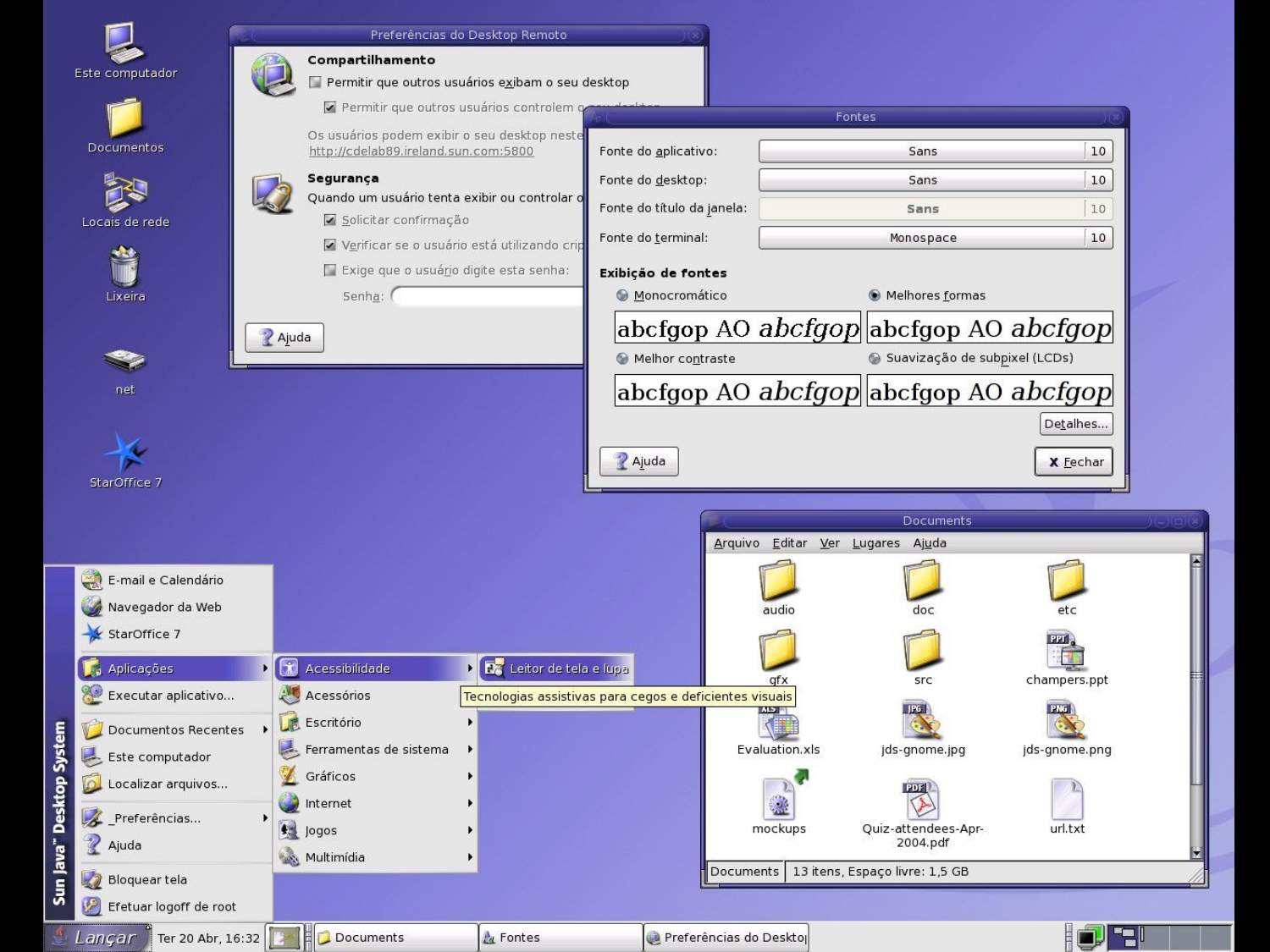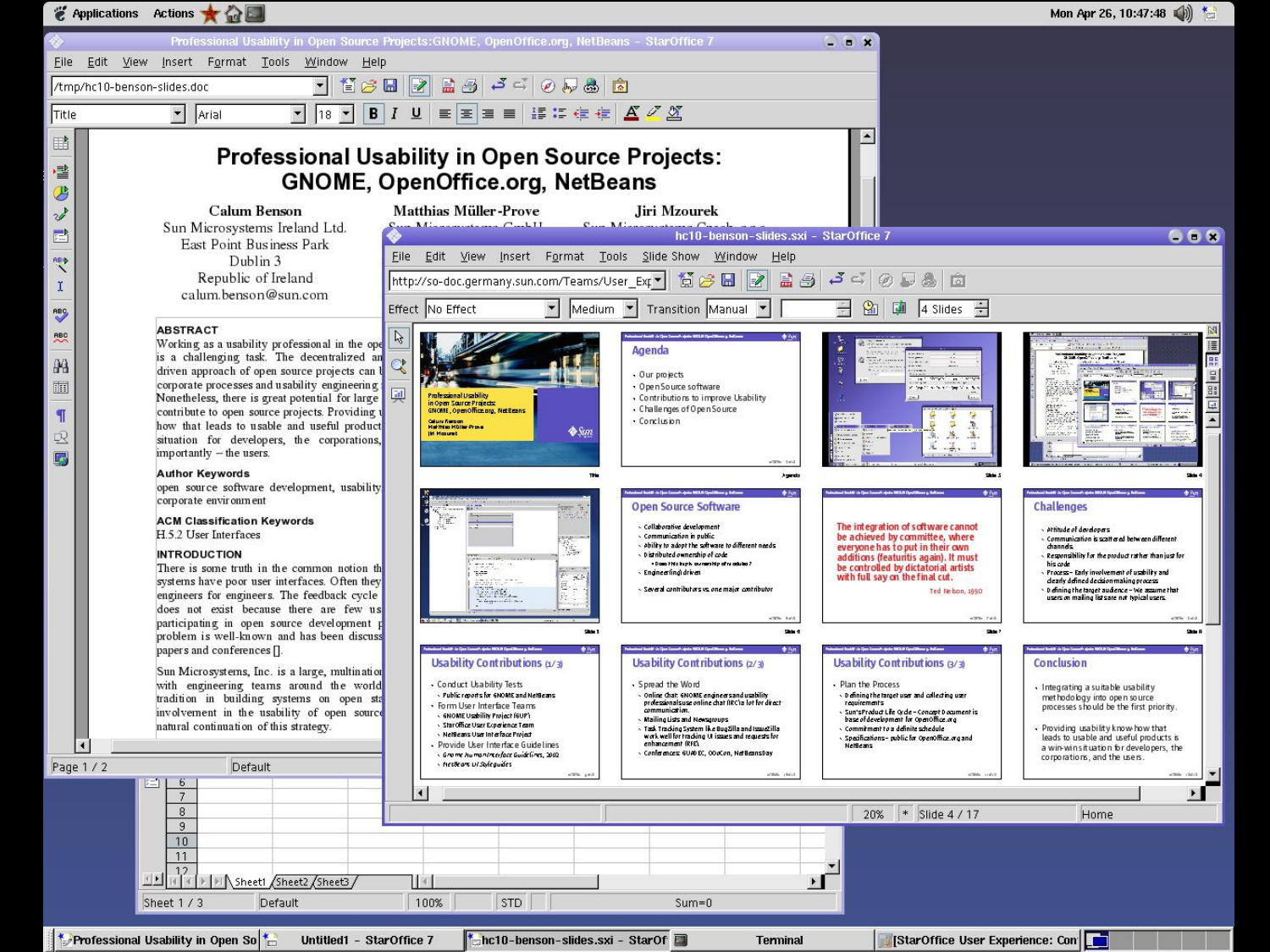

lirka@jirka-nb:~/ide/nb SNetBeans IDE 3.6 RC1

 $\circ$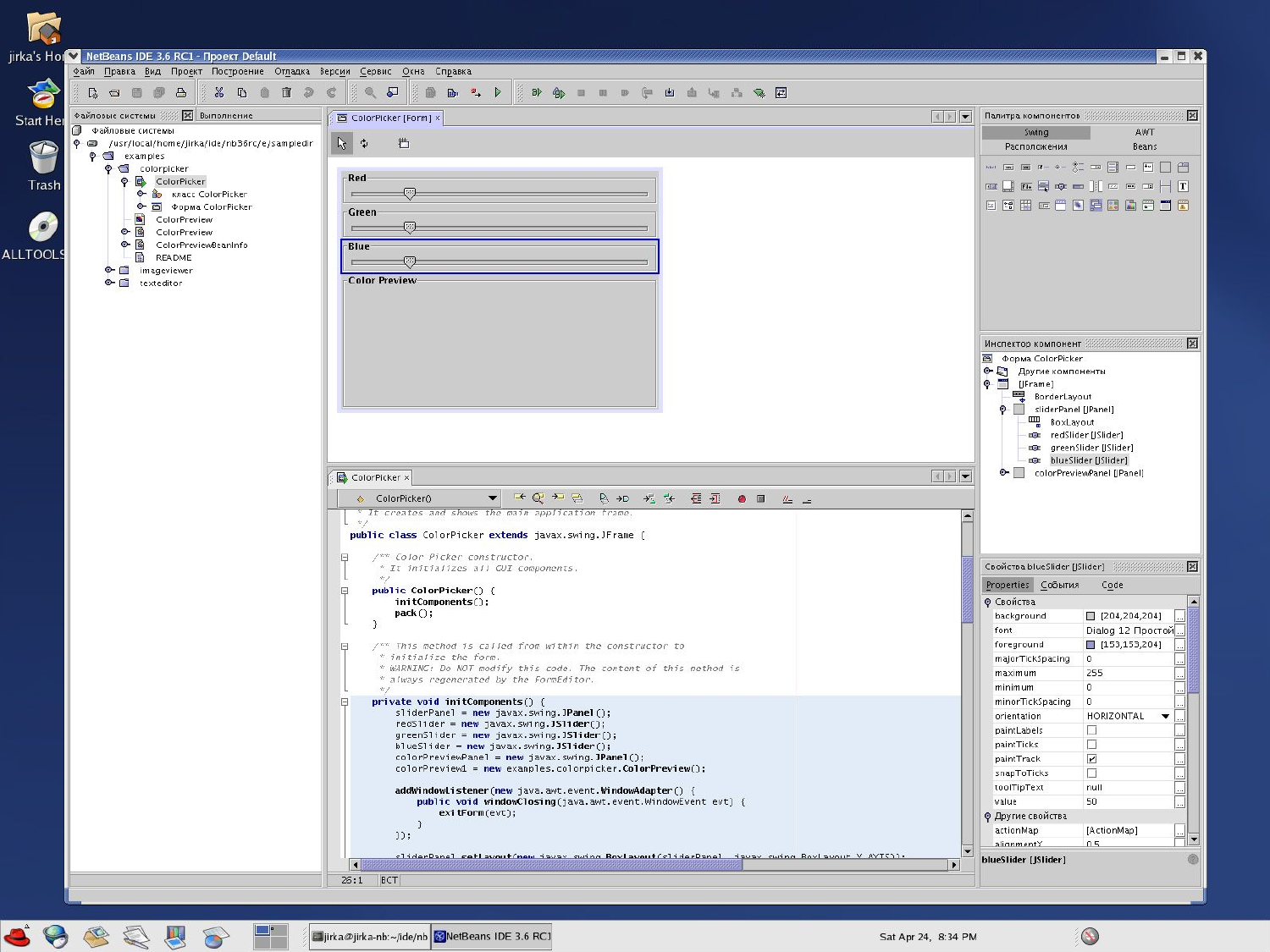

# Open Source Software

- ➢ Collaborative development
- $\geq$  Communication in public
- $\geq$  Ability to adopt the software to different needs
- ➢ Distributed ownership of code
	- Does this imply ownership of modules?
- ➢ Engineer(ing) driven
- ➢ Several contributors vs. one major contributor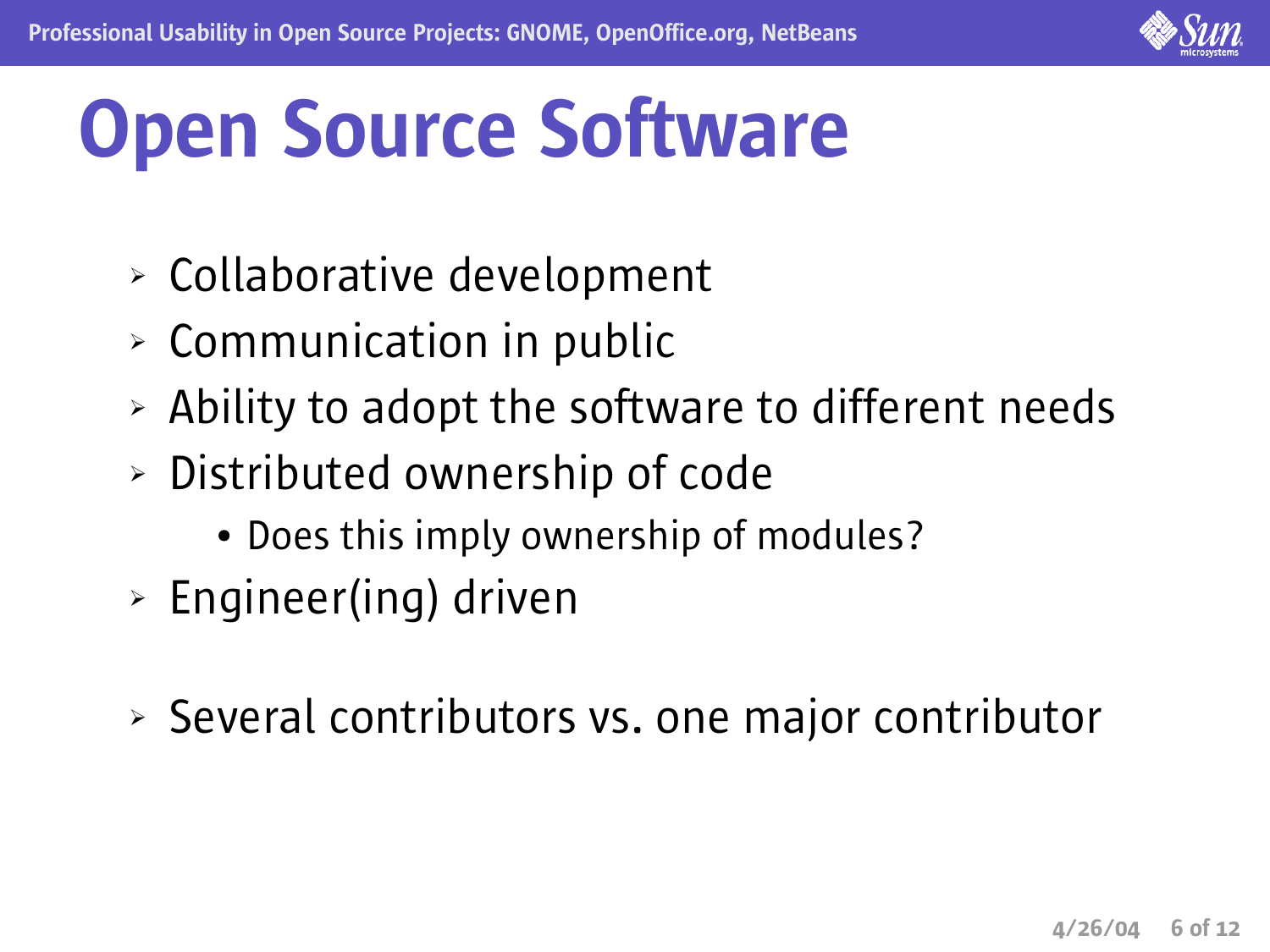

#### The integration of software cannot be achieved by committee, where everyone has to put in their own additions (featuritis again). It must be controlled by dictatorial artists with full say on the final cut.

Ted Nelson, 1990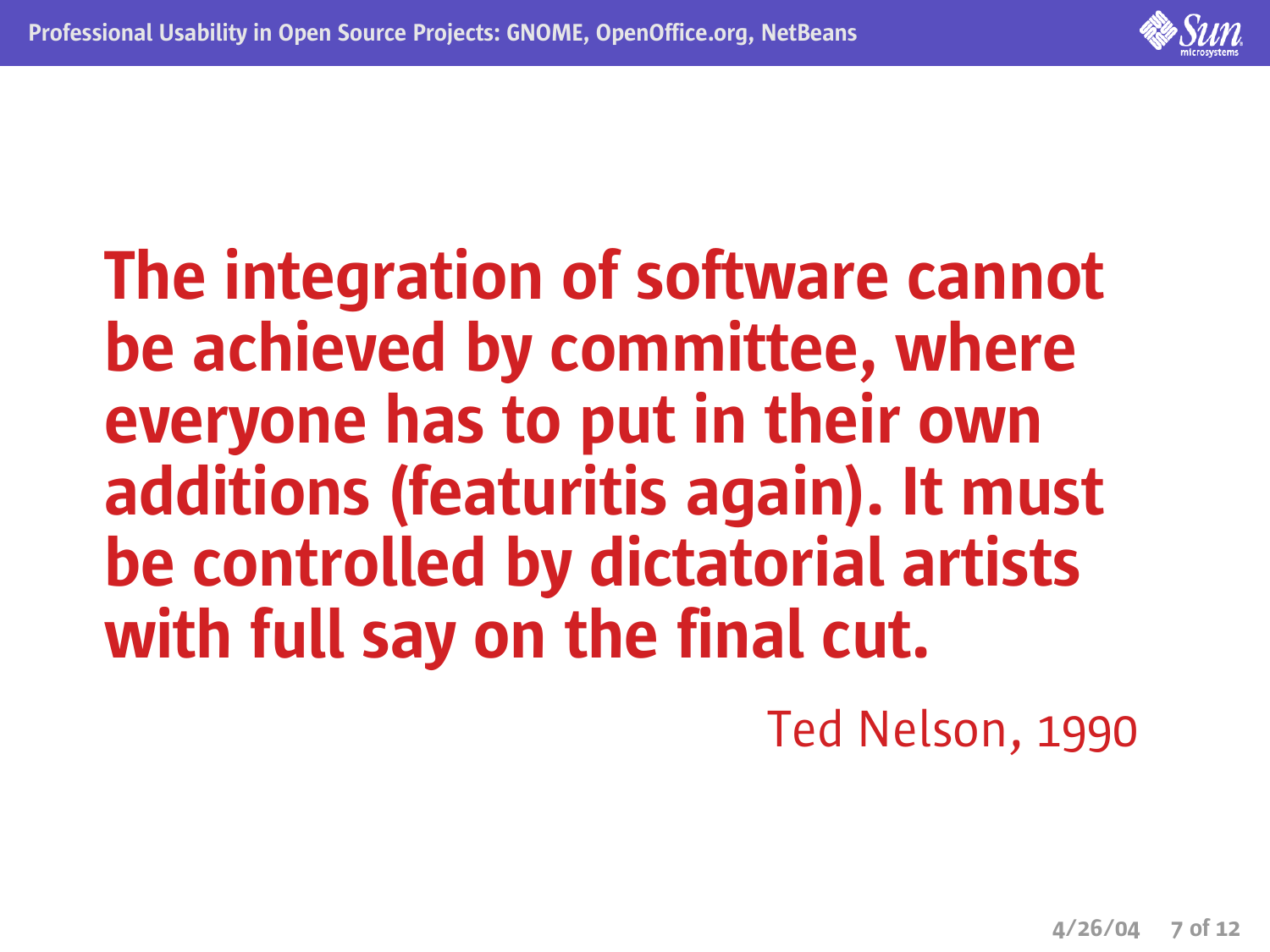

## Challenges

- ➢ Attitude of developers
- ➢ Communication is scattered between different channels.
- $\geq$  Responsibility for the product rather than just for his code
- ➢ Process Early involvement of usability and clearly defined decision-making process
- $\geq$  Defining the target audience We assume that users on mailing lists are not typical users.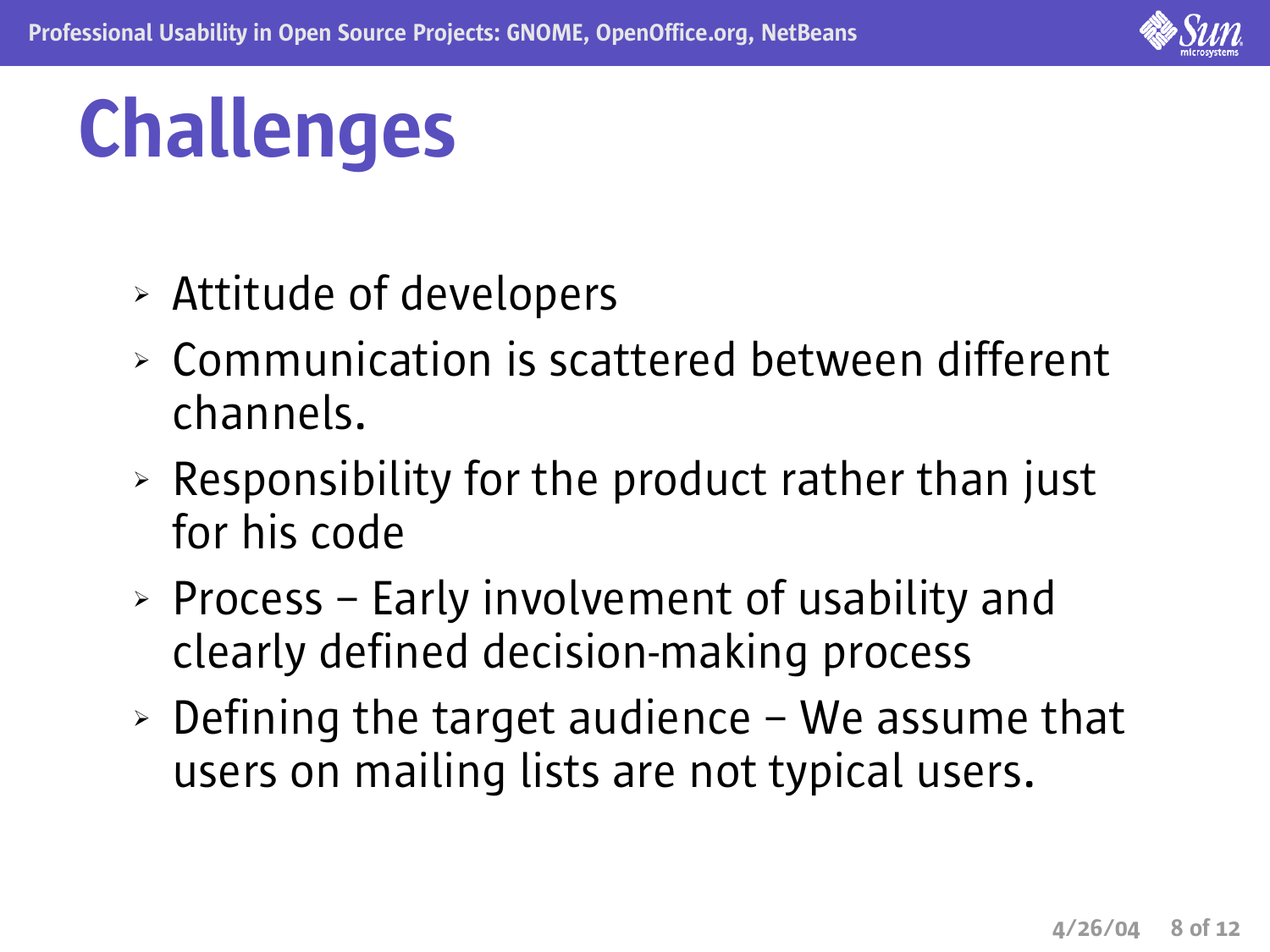

# Usability Contributions (1/3)

- Conduct Usability Tests
	- ➢ Public reports for GNOME and NetBeans
- Form User Interface Teams
	- ➢ GNOME Usability Project (GUP)
	- ➢ StarOffice User Experience Team
	- ➢ NetBeans User Interface Project
- Provide User Interface Guidelines
	- ➢ *Gnome Human Interface Guidelines*, 2002
	- ➢ *NetBeans UI Styleguides*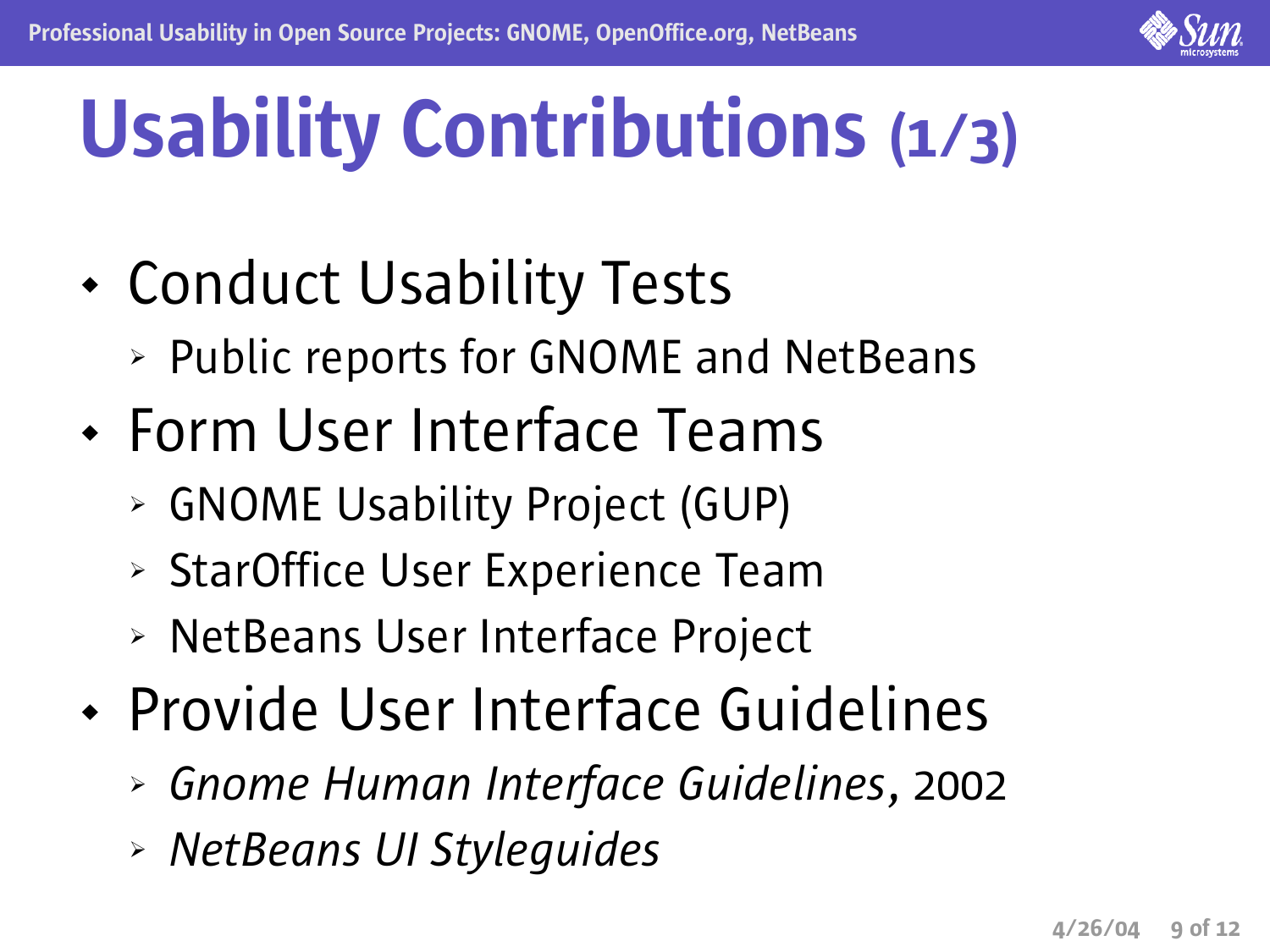

# Usability Contributions (2/3)

#### • Spread the Word

- ➢ Online Chat: GNOME engineers and usability professionals use online chat (IRC) a lot for direct communication.
- ➢ Mailing Lists and Newsgroups
- ➢ Task Tracking System like BugZilla and IssueZilla work well for tracking UI issues and requests for enhancement (RFE).
- ➢ Conferences: GUADEC, OOoCon, NetBeans Day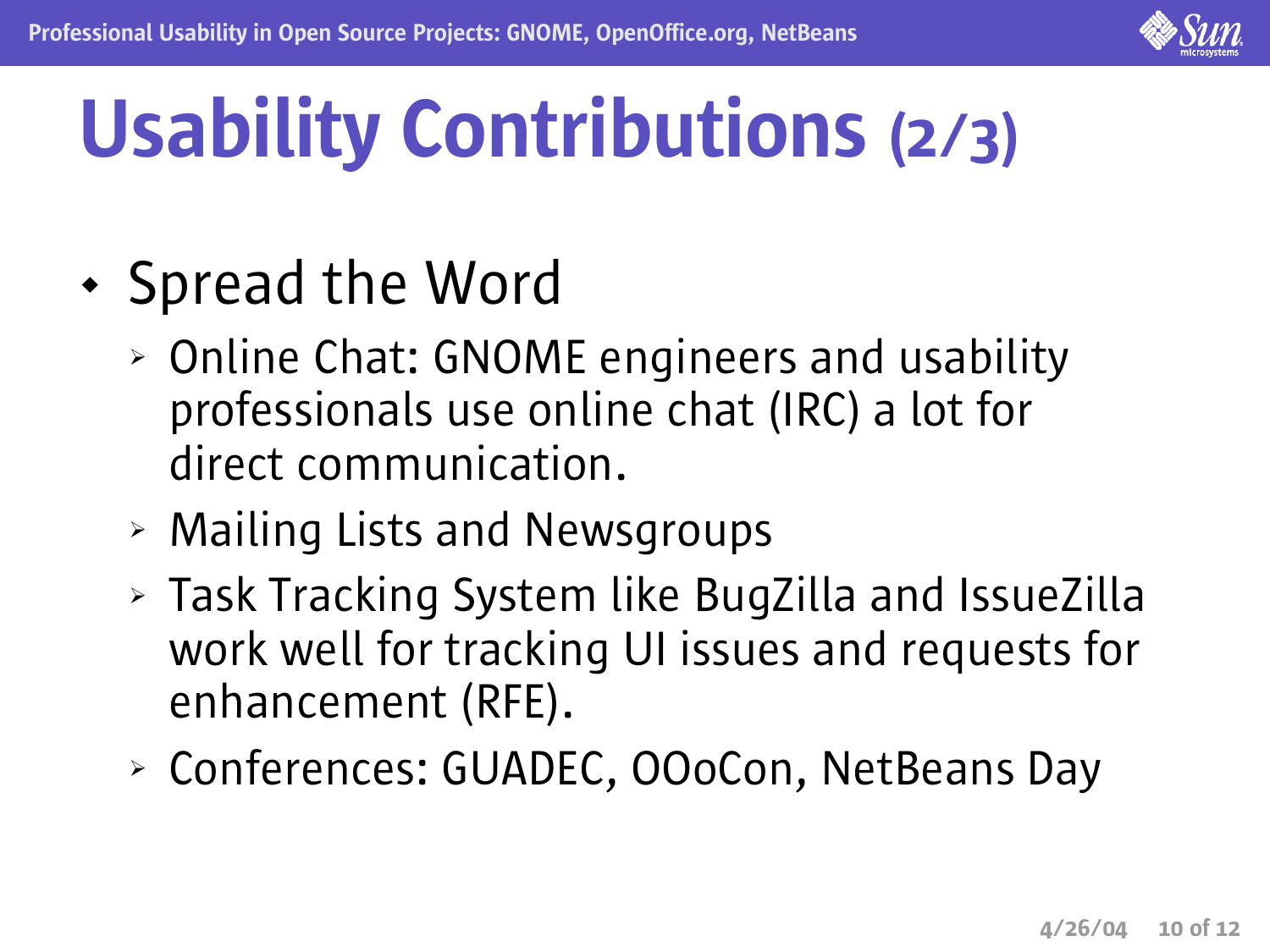

# Usability Contributions (3/3)

- Plan the Process
	- ➢ Defining the target user and collecting user requirements
	- ➢ Sun's Product Life Cycle Concept Document is base of development for OpenOffice.org
	- ➢ Commitment to a definite schedule
	- $\geq$  Specifications public for OpenOffice.org and **NetBeans**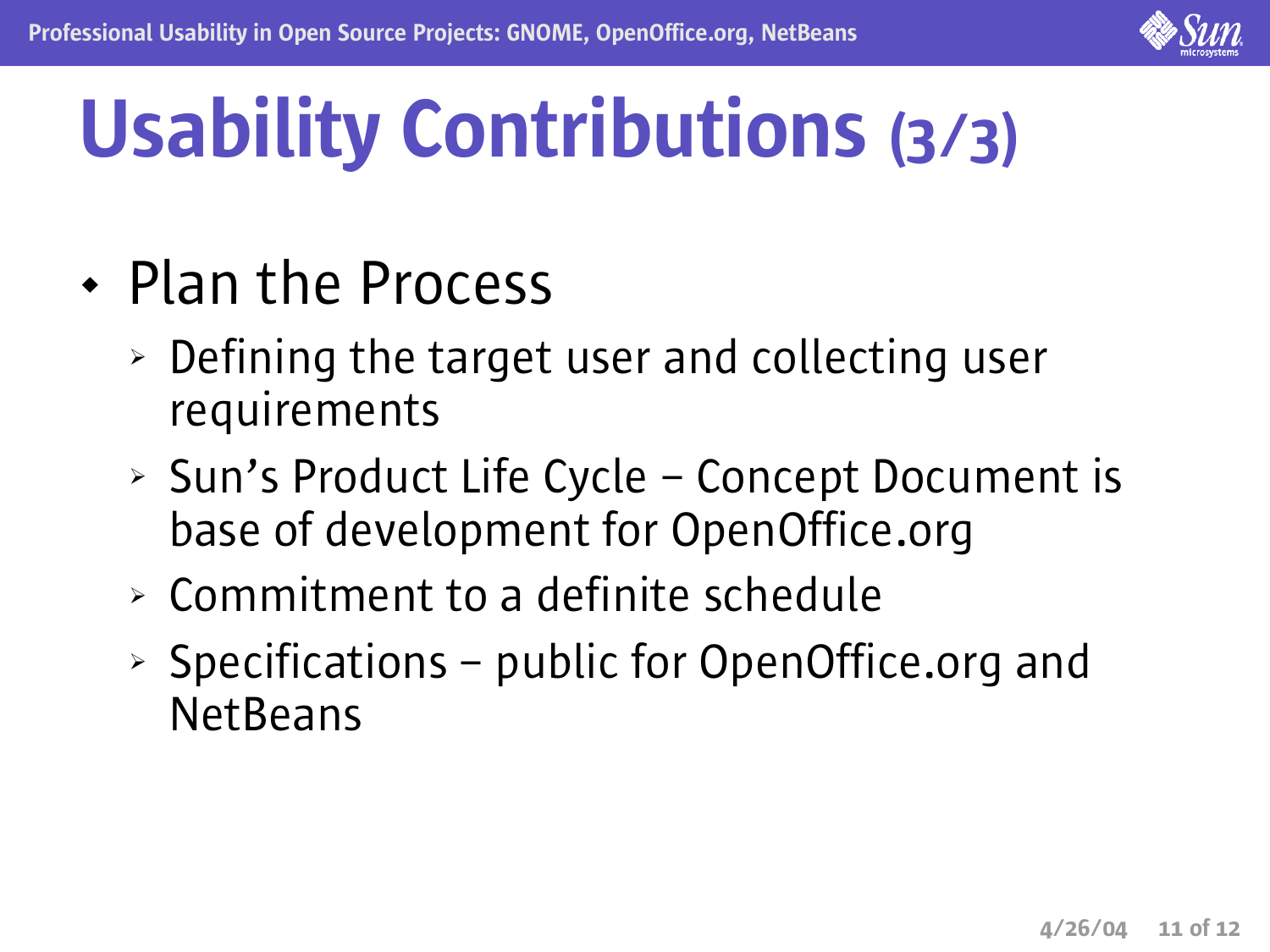

### Conclusion

- Integrating a suitable usability methodology into open source processes should be the first priority.
- Providing usability know-how that leads to usable and useful products is a win-win situation for developers, the corporations, and the users.